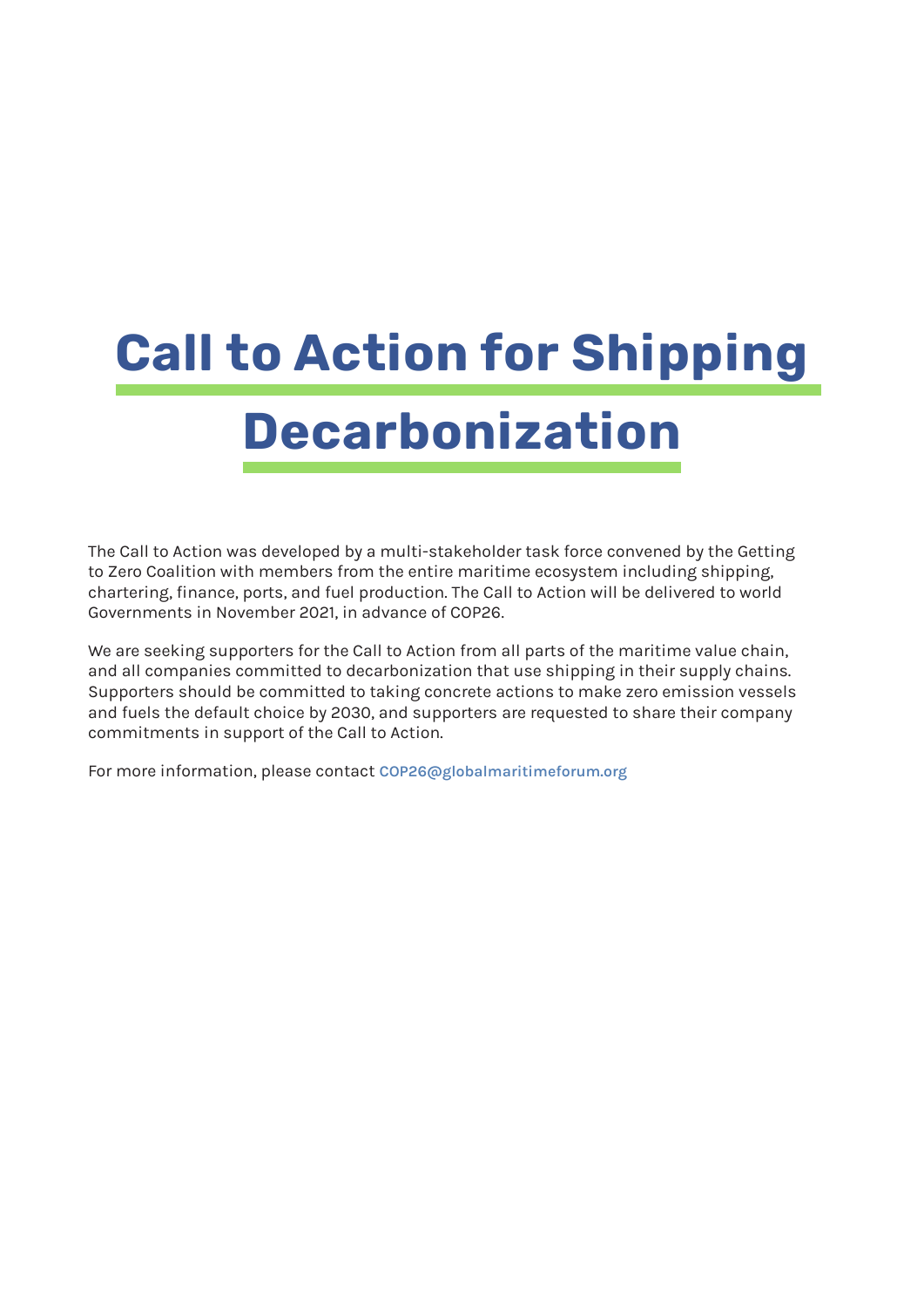# <span id="page-1-0"></span>**Call to Action for Shipping Decarbonization**

*Shipping must align with the Paris Agreement temperature goal and be run entirely on net-zero energy sources by 2050. The signatories to this call to action firmly believe an urgent and equitable decarbonization of the maritime supply chain by 2050 is possible and necessary. The private sector is leading the way and taking concrete actions to make zero emission vessels and fuels the default choice by 2030, and decisive government action and enabling policy frameworks are needed now to reach our 2030 and 2050 ambitions.*

# **Set a target for zero emission shipping by 2050**

Shipping and the maritime ecosystem need to align our climate ambitions and actions with science<sup>[1](#page-6-0)</sup> and the Paris Agreement's temperature goal. Countries representing more than 65 percent of global GHG emissions and more than 70 percent of the world economy<sup>2</sup> as well as many companies have already committed to achieving carbon neutrality by or around mid-century.<sup>[3](#page-6-0)</sup> This creates a strong and growing imperative for all industries to decarbonize or face existential business risk.

Ships transport 80 percent of global trade and the maritime supply chain delivers the services needed to run our societies. Whilst this is done with the lowest carbon footprint of any mode of transport per ton transported, shipping still accounts for about three percent of global GHG emissions.[4](#page-6-0)

In 2018, the International Maritime Organization (IMO) set an ambition for shipping to reduce its GHG emissions by at least 50 percent by 2050 compared to 2008. This was an important first step, but given technological developments and the latest climate science, it is now time to set a clear target for the shipping industry to be run entirely on net-zero energy sources by 20[5](#page-6-0)0.<sup>5</sup>

# **Deploy commercially viable zero emission vessels by 2030**

Raising our long-term climate ambition is not enough. Urgent action starting now is fundamental to achieving the transition to zero emission shipping by 2050.

By 2030, we must reach at least five percent zero emission fuels in international shipping<sup>[6](#page-6-0)</sup> and have commercially viable zero emission vessels operating along deep-sea trade routes, supported by the necessary infrastructure for scalable zero emission fuels and energy sources<sup>[7](#page-6-0)</sup> including production, distribution, storage, and bunkering.<sup>[8](#page-6-0)</sup>

Achieving these 2030 targets will require collaboration across the maritime ecosystem and with governments on the following:

#### **Refining zero emission technologies to ensure safety, reliability, and sustainability**

While the technologies needed to build zero emission vessels and produce zero emission fuels and propulsion systems exist, they need to be further developed to ensure that they are safe, clean, and reliable.<sup>[9](#page-6-0)</sup> This will require further refining both the vessel and fuel production technologies and creating clarity around safety, sustainability, regulation, training, fuel and vessel life-cycle analyses,<sup>10</sup> and fuel availability, thereby reducing the risks associated with investing in zero emission vessels, infrastructure, and fuel production.

#### **Implementing industrial scale demonstration projects involving the full value chain**

We must implement industrial scale demonstration projects involving the full value chain. Such demonstration projects will show that zero emission shipping is viable at scale, while driving down costs and scaling up demand to enable broader deployment. Demonstration projects will entail higher risks and higher costs and will need to be de-risked through private sector collaboration, innovative business models, and government incentives.<sup>[11](#page-6-0)</sup>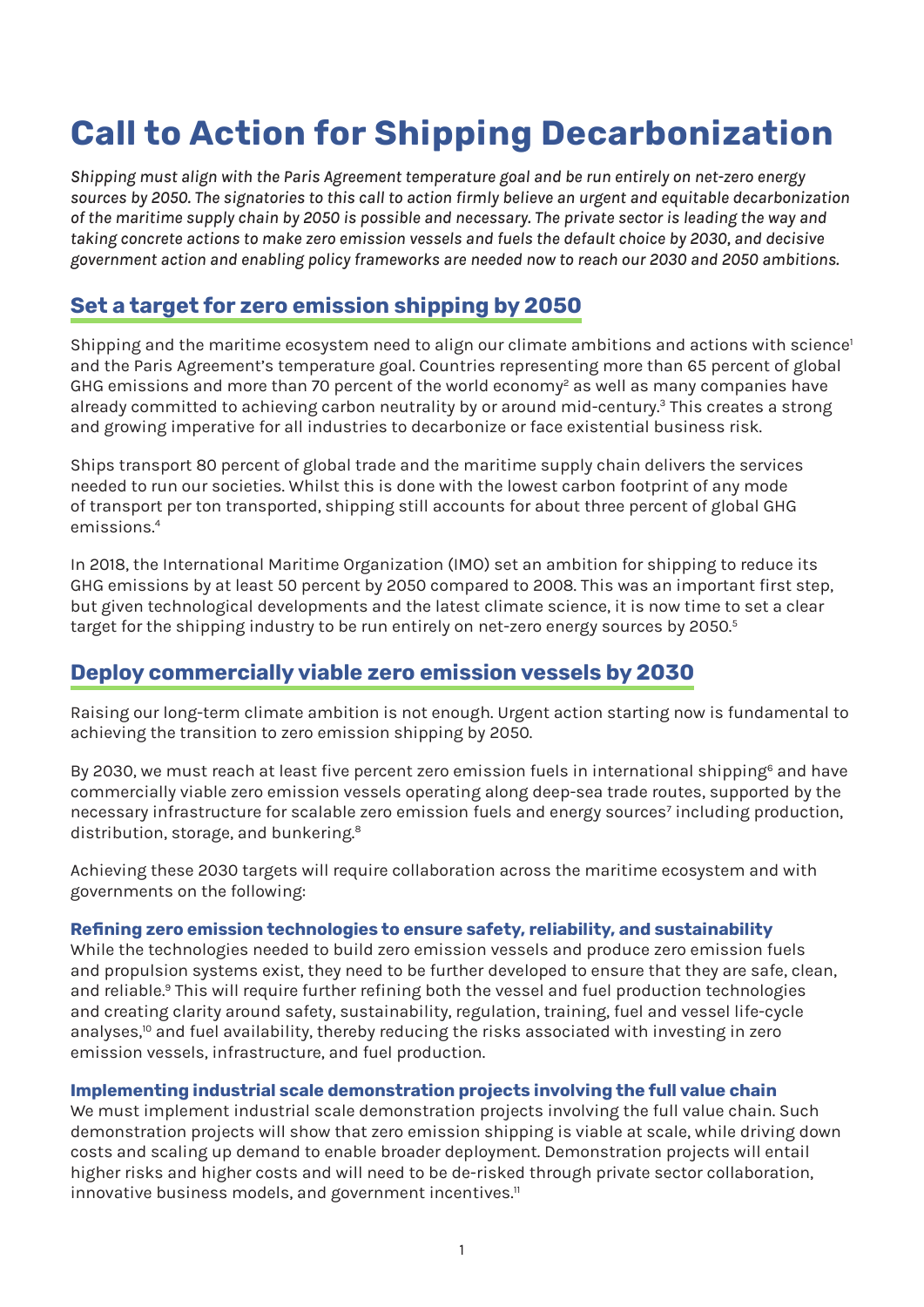#### <span id="page-2-0"></span>**Closing the competitiveness gap through policy action**

Despite the potential to significantly reduce the cost of zero emission fuels over the coming decade, it will not be enough to close the competitiveness gap with fossil fuels. This means that the market alone will not be able to make zero emission shipping commercially viable at the required scale. By 2025, policy makers must therefore put in place clear, effective, and equitable policy frameworks, such as meaningful market-based measures,<sup>12</sup> to make zero emission shipping commercially viable.

#### **Unlocking global growth opportunities and synergies with other harder-to-abate sectors**

Meeting the future demand for zero emission shipping will require massive investments,<sup>13</sup> especially in the production of zero emission fuels. This creates new growth and job opportunities $14$  - not least in developing countries and emerging economies – that must be unlocked to achieve an equitable transition. As shipping decarbonization is part of the global energy transition, we must also work with other harder-to-abate sectors to reap synergies that can accelerate the transition by creating economies of scale and reducing risk[.15](#page-6-0)

# **Private sector action must go hand-in-hand with government action**

We, the signatories, are already taking concrete actions to support the decarbonization of shipping and help us achieve our goals this decade and by 2050.<sup>[16](#page-6-0)</sup> This includes investing in RD&D and pilot projects, ordering and building zero emission ready vessels, buying zero emission shipping services, investing in the production of net-zero emission fuels, investing in port and bunkering infrastructure, assessing and disclosing the climate alignment of shipping related activities, and much more<sup>[17](#page-6-0)</sup>

The private sector is leading the way. However, the decarbonization of shipping can only happen with the urgency and scale needed if national governments and international regulators establish policy frameworks that make zero emission shipping and fuel production commercially viable, investable, equitable, and inclusive.

We therefore call on governments to:

#### 1. **Commit to decarbonizing international shipping by 2050**

Set an unambiguous target to decarbonize international shipping<sup>18</sup> by 2050 and deliver a clear, achievable, and equitable implementation plan to achieve this when adopting the IMO GHG Strategy in 2023.

#### 2. **Support industrial scale zero emission shipping projects through national action**

Support industrial scale demonstration projects addressing vessels, port infrastructure, and fuel production to de-risk first movers and accelerate innovation starting now, for instance by setting clear decarbonization targets for domestic shipping and providing incentives and support to first movers and the broader deployment of zero emissions fuels and vessels.<sup>[19](#page-6-0)</sup>

#### 3. **Deliver policy measures that will make zero emission shipping the default choice by 2030**  Adopt policy measures, including meaningful market-based measures, taking effect by 2025 that will support the commercial deployment of zero emission vessels and fuels in international shipping and make ordering zero emission vessels the default choice no later than 2030.

Together, we are taking critical steps to deliver commercially viable zero emission vessels with the necessary supporting infrastructure and fuel production by 2030. We are encouraging others to join us. To deliver decarbonized shipping by 2050, without which it will be impossible to decarbonize global supply chains and the global economy, we call upon world leaders to work together with the private sector to deliver the right enabling environment with clear and unambiguous timelines and regulations. With this, we can commit to an equitable decarbonization of the maritime supply chain by 2050.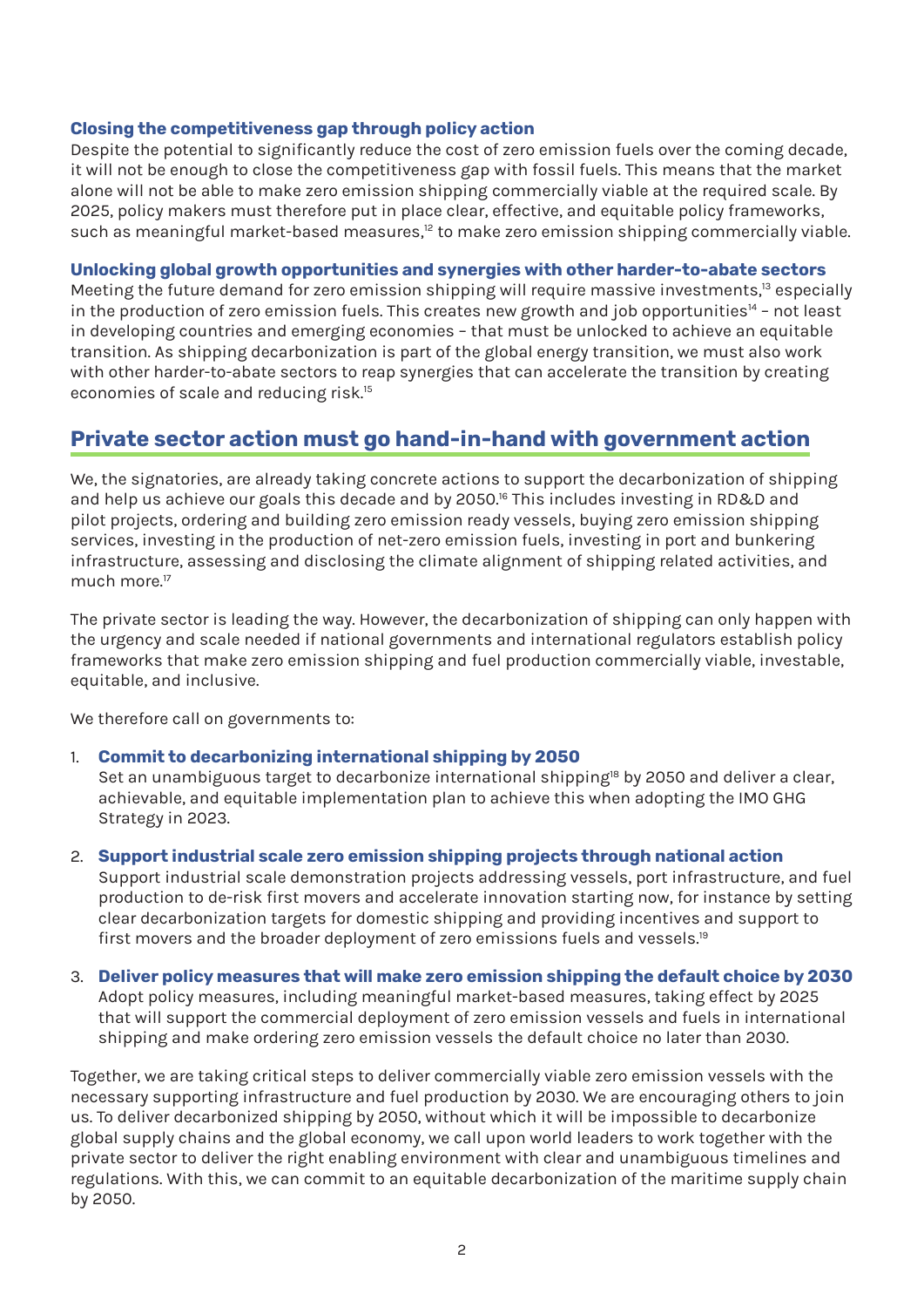# **Signatories**

# **Companies**

#### **A**

A.P. Moller-Maersk ABB Alfa Laval Anglo American Anglo-Eastern Univan Group Autoridad Portuaria de Valencia

### **B**

Berge Bulk BHP Bolloré Logistics BP Shipping Britoil Offshore Services Bunge Bunker Holding Group Bureau Veritas BW LPG

# **C**

Cargill Ocean Transportation Caribbean Feeder Services Carnival Corporation CIMAC Citi ClassNK CMB Companhia de Navegação Norsul Credit Agricole CIB

# **D**

Daewoo Shipbuilding & Marine Engineering Danaos Shipping Danish Ship Finance DB Schenker DFDS Diana Shipping DNB Bank Dow

# **E**

Eagle Bulk Echandia Marine Eneti ENGIE Euronav

**F**

Fleet Management Limited Forward Ships Fürstenberg Maritime Advisory

#### **G**

GAC Group Gard GasLog Global Ship Lease

# **H**

Hamburg Port Authority Hapag-Lloyd Höegh Autoliners Höegh LNG

# **I**

ICE Marine Design ING

# **K**

Kawasaki Kisen Kaisha Kuehne+Nagel International

# **L**

Liberty Pier Maritime Projects Lloyd's Register Louis Dreyfus Company

#### **M**

Maersk Broker Maersk Tankers MAN Energy Solutions Marine Capital

Maritime Strategies International (MSI) MISC Group of Companies Mitsui & Co. Mitsui O.S.K. Lines MSC Cruises MSC Mediterranean Shipping Company

# **N**

Norden Norsepower Northwest Seaport Alliance NYK Line (Nippon Yusen Kabushiki Kaisha)

# **O**

Occidental Ocean Network Express Oceanic Investment Management Odfjell Olympic Shipping and Management

# **P**

Pacific Basin Shipping Panama Canal Authority Port Esbjerg Port of Amsterdam Port of Antwerp Port of Barcelona Port of Gothenburg Port of Kiel Port of London Authority Port of Rotterdam Authority Port of Aarhus Ports of Bremen / Bremerhaven Precious Shipping Probunkers PSA International Purus Marine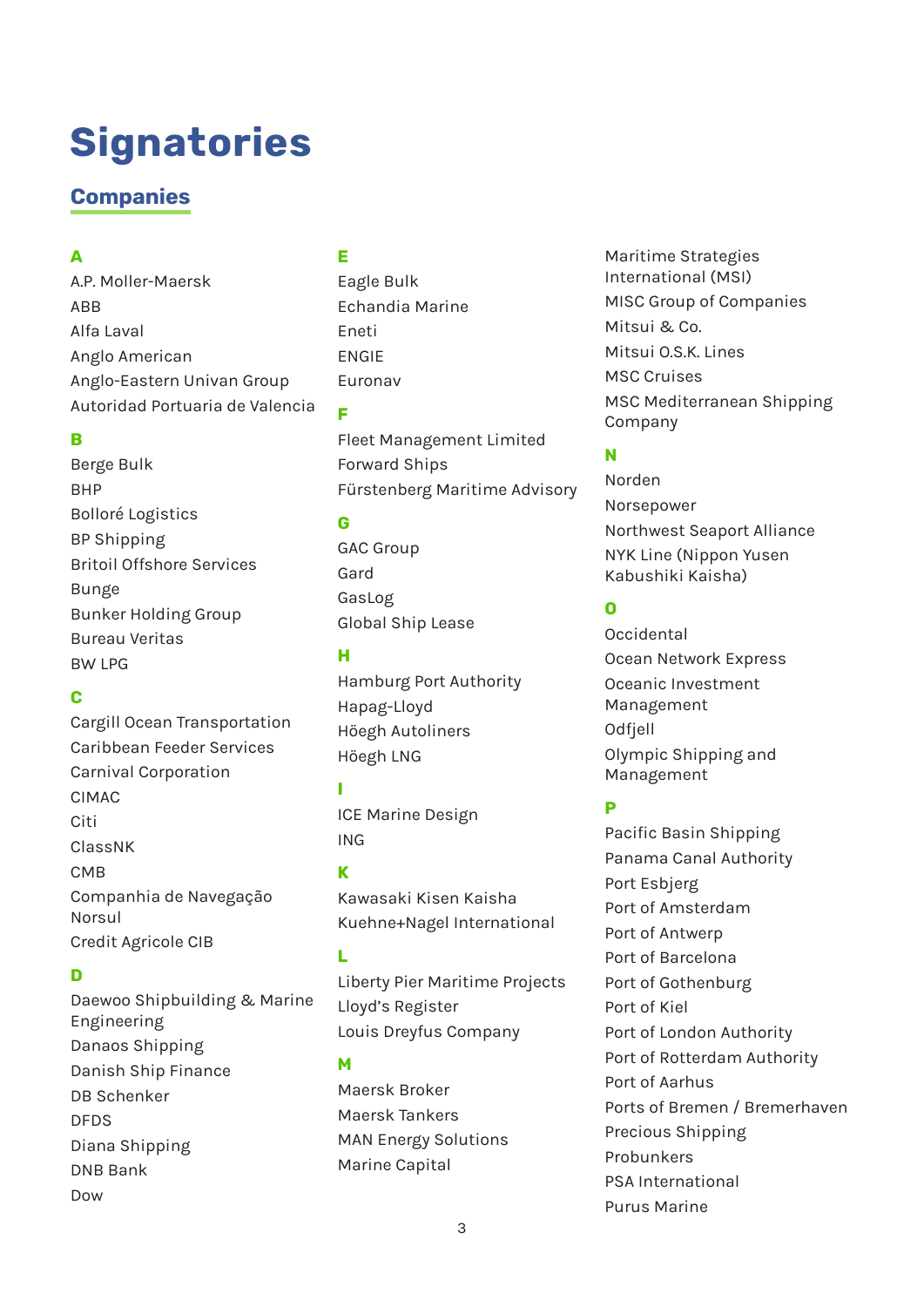#### **R**

Renewable Hydrogen RightShip Rio Tinto Robert Bosch

#### **S**

Saga Shipholding (Norway) Scorpio Tankers Shell Siemens Energy Siemens Gamesa Renewable Energy Skuld Société Générale Solomon Islands Ports Authority Solstad Offshore Sovcomflot Sparebanken Vest Stena Bulk Stephenson Harwood Swire Bulk Swire Shipping Swiss Re

#### **T**

Taylor Maritime TCI GECOMP The Caravel Group TORM Torvald Klaveness Trafigura Tufton Investment Management

Synergy Marine Group

# **U**

Ultranav Unifeeder

### **V**

V. Group Vancouver Fraser Port Authority Viterra Chartering Volvo Car Corporation

# **W**

Wilhelmsen Ship Management Wärtsilä

#### **X**

X-Press Feeders

# **Y**

Yara

#### **Z**

Zeaborn Ship Management ZeroNorth ZIM Integrated Shipping Services

#### **Ø**

Ørsted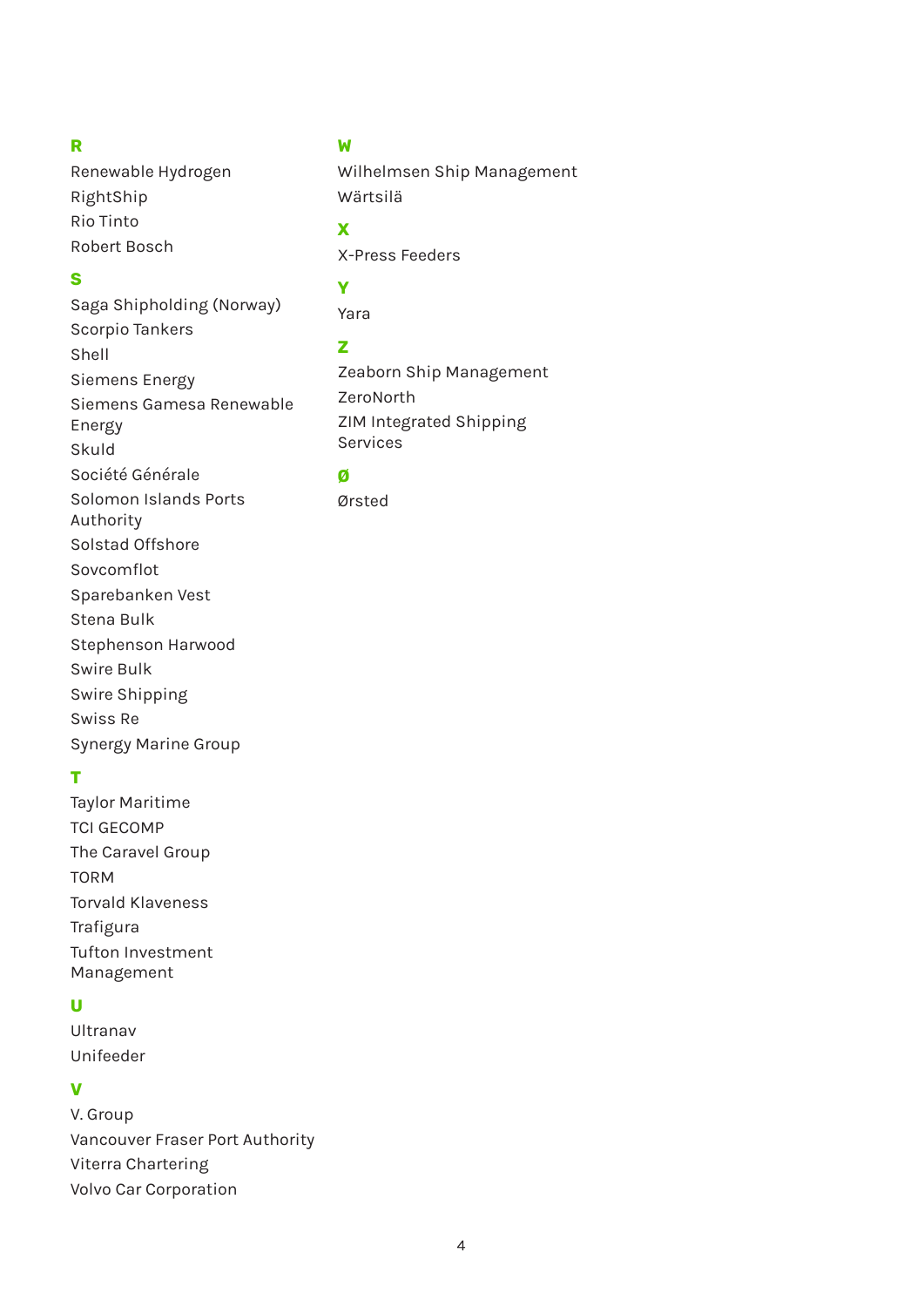# **Supporting organizations**

#### **A**

African Hydrogen Partnership Aspen Institute Energy & Environment Program

#### **B**

Blue Sky Maritime Coalition

#### **C**

Carbon Trust

#### **D**

Danish Shipping

#### **E**

Environmental Defense Fund

#### **F**

Friends of Ocean Action

#### **G**

German Nautical Association founded 1868 Global Maritime Forum

#### **H**

H2 Chile Hellenic Marine Environment Protection Association (HELMEPA)

#### **I**

International Association of Ports and Harbors (IAPH) IRENA

#### **L**

Leif Høegh Stiftelse

#### **M**

Maersk Mc-Kinney Møller Center for Zero Emission Shipping Micronesian Center for Sustainable Transport

#### **N**

North American Marine Environment Protection Association (NAMEPA)

#### **S**

Smart Freight Centre South African Association of Ship Builders & Repairers Sustainable Shipping Initiative

#### **T**

The Norwegian Shipowners Association

# **U**

Universidad Austral de Chile

#### **W**

World Economic Forum World Wide Fund for Nature